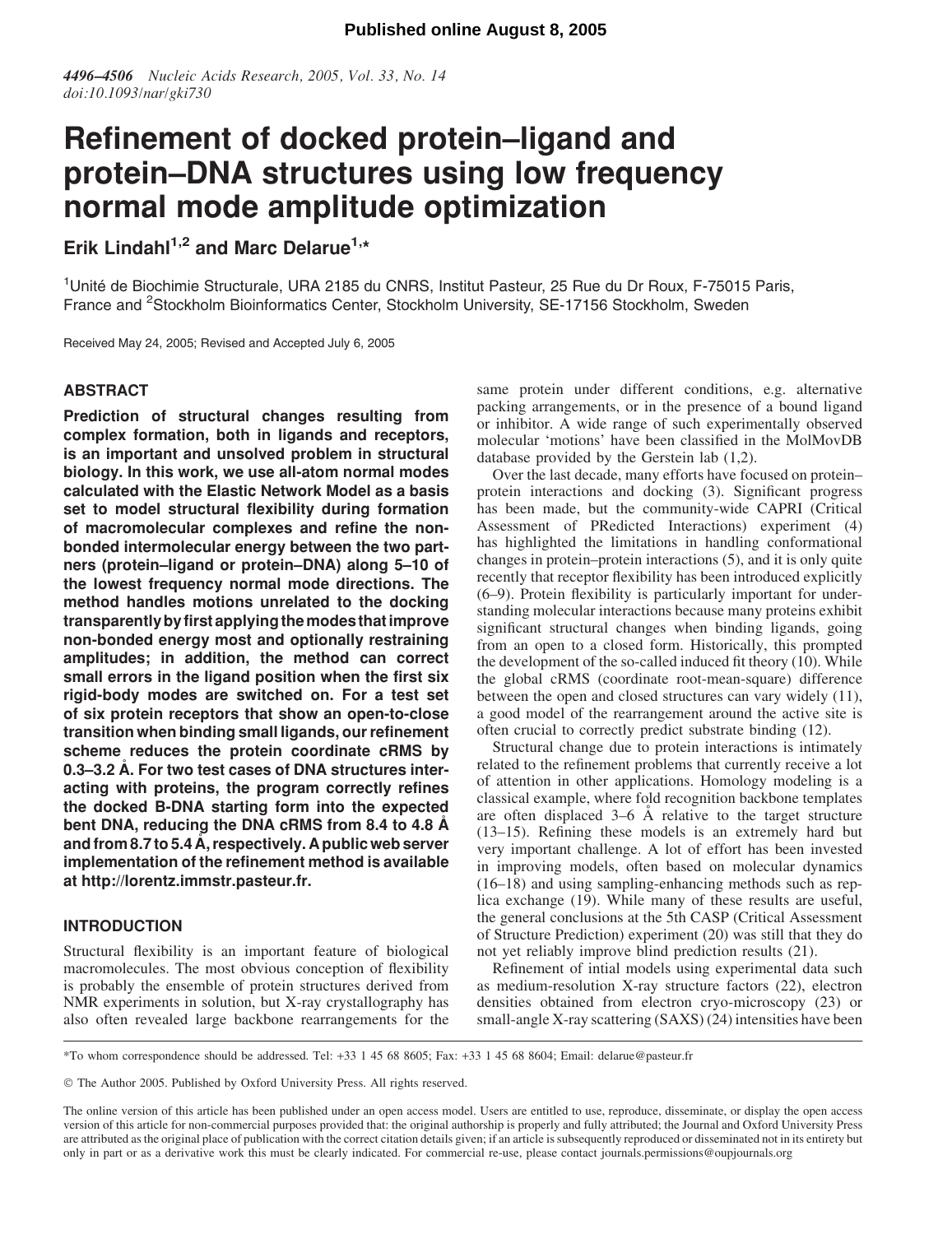more successful, but the radius of convergence is small, even when using dihedral angles instead of Cartesian coordinates in combination with the  $R$ -free factor (25). Usually, this kind of 'docking into an envelope' problem is handled by rigid-body refinement of domains, but it is difficult to correctly define which domains to use. Also, some movements such as shear motion are not described adequately by rigid-body moves.

The reason why refinement is difficult is a combination of imperfect energy functions and the high-dimensional optimization space. Even with a perfect potential function it would be a tremendously hard task to find the global minimum for a protein structure, and when there are errors in the parameters any signal can easily drown in noise. A key challenge for refinement algorithms is thus to drastically reduce the dimensionality of the conformational space.

One way of introducing this type of restricted conformational space is to use the collective motions described by low-frequency normal modes as a basis. Normal mode analysis has long been used to extract characteristic motions of protein structures (26–28), since it provides a computationally unexpensive description of the motion close to an energy minimum. New simplified models pioneered by Tirion (29) have made it possible to rapidly determine normal modes for very large macromolecular assemblies such as a virus capsid (30) and even the ribosome (31) structure. With the availability of experimental structures for several conformations of many proteins, it has further become possible to correlate predicted transitions between conformations with experimentally observed ones (32,33). Individual mode frequencies are usually not accurate since real motions will be damped by the solvent (34), and with the Elastic Network Model the absolute frequency information is lost. However, the shape of motions associated with lowfrequency modes is quite insensitive to the model, and these are the most important motions: Since the mode energy is proportional both to squared frequency and amplitude, thermal energy equipartition predicts that low-frequency modes will have the largest amplitudes. In most documented cases, a handful of the lowest frequency modes are sufficient to describe transitions between observed conformations (33).

The value of these features has recently been verified by successful application of normal modes to enforce large collective movements in X-ray refinement (35), molecular replacement experiments (36), and low-resolution electron microscopy density fitting (37,38). A related promising approach has been published by Qian et al., who utilized multiple homology modeling templates to define principal component variations along which an initial homology model could be refined (39). Similar principal component motions have also been used to extract essential motions from molecular dynamics simulations to improve ligand geometry prediction (8).

In this work, we show how simple Elastic Network normal modes provide an efficient basis for refinement entirely without additional experimental data, and design a robust optimization scheme. One of the key challenges has been to create a scheme that is not critically sensitive to the number of normal modes used, and equally important to never damage a structure. The latter is particularly vital in case the initial ligand placement is imperfect.

Zacharias et al. have previously used classical normal modes or principal components derived from simulations for docking small ligands into the minor groove of DNA (40) as well as predicting the FKBP–FK506 complex (8). Their primary aim was however to better discriminate between alternative ligand placements. Refined B-DNA structures were only compared to the same B-DNA minimized in Cartesian coordinates in presence of the ligand rather than with experimental structures (40). For FKBP, the refined receptor structure had a cRMS of  $1.45$  A compared to the initial 1.5 A, which was a simulation average (8)—the difference between bound and unbound experimental FKBP structures is only 0.6 Å. Our study instead focuses on the refinement of the experimental free form of the receptor, in particular mid- or low-resolution refinement of large motions that occur when the ligand binds.

## MATERIALS AND METHODS

Refinement fundamentally consists of two parts: choosing the degrees of freedom to sample, and designing energy functions to discriminate between structures. For the refinement, it does not matter exactly how sampling moves are derived the only important point is whether they form a useful basis for the motions.

## Low-frequency normal modes for sampling

The basic idea of normal modes is to provide a simplified model of the potential energy landscape and motions of an N-particle system close to a local minimum. In this state, all first derivatives disappear by definition, so the simplest approximation of the energy variation is  $\mathbf{x}^T \mathbf{H} \mathbf{x}$ , where  $\mathbf{H}$  is the  $(3N)^2$ Hessian matrix obtained from the second derivatives of energy with respect to coordinates x. For biomolecules, the Hessian is normally expressed in mass weighted coordinates. With a matrix M containing atomic masses on the diagonal, we obtain  $H' = M^{-1/2} H M^{-1/2}$ . By restricting the Taylor expansion of the energy close to the minimum to  $\mathbf{x}^T$ **Hx**, an analytical solution to the equations of motion can be found in terms of the superposition of normal modes, whose directions are given by the eigenvectors of H and the normal mode frequencies will be proportional to the square root of the corresponding eigenvalues. This type of normal mode calculation has been applied to biomolecules for over two decades (26–28), but there are significant limitations. First, memory and CPU requirements increase as  $N^2$  and  $N^3$ , respectively, which limits the method to fairly small systems. Some degrees of freedom can be removed by using, e.g. torsional instead of Cartesian coordinates (28), but it does not address the scaling problem. Another complication is that structures need to be energy minimized prior to the normal mode calculation. Not only is this computationally expensive, but the minimization often distorts the cRMS of a protein by several Angstroms due to approximate potential functions and lack of solvent (28,41).

Interestingly, the appearance of low-frequency modes depends more on overall geometric properties such as the number of surrounding neighbors rather than force field details. Tirion was the first to note this and introduce the so-called Elastic Network Model (ENM) where the energy is described by a network of simple pair potentials (29),

$$
U=\sum_{i,j;r_{ij}\lt R_c}U_{ij}(\mathbf{R}_i-\mathbf{R}_j),\qquad 1
$$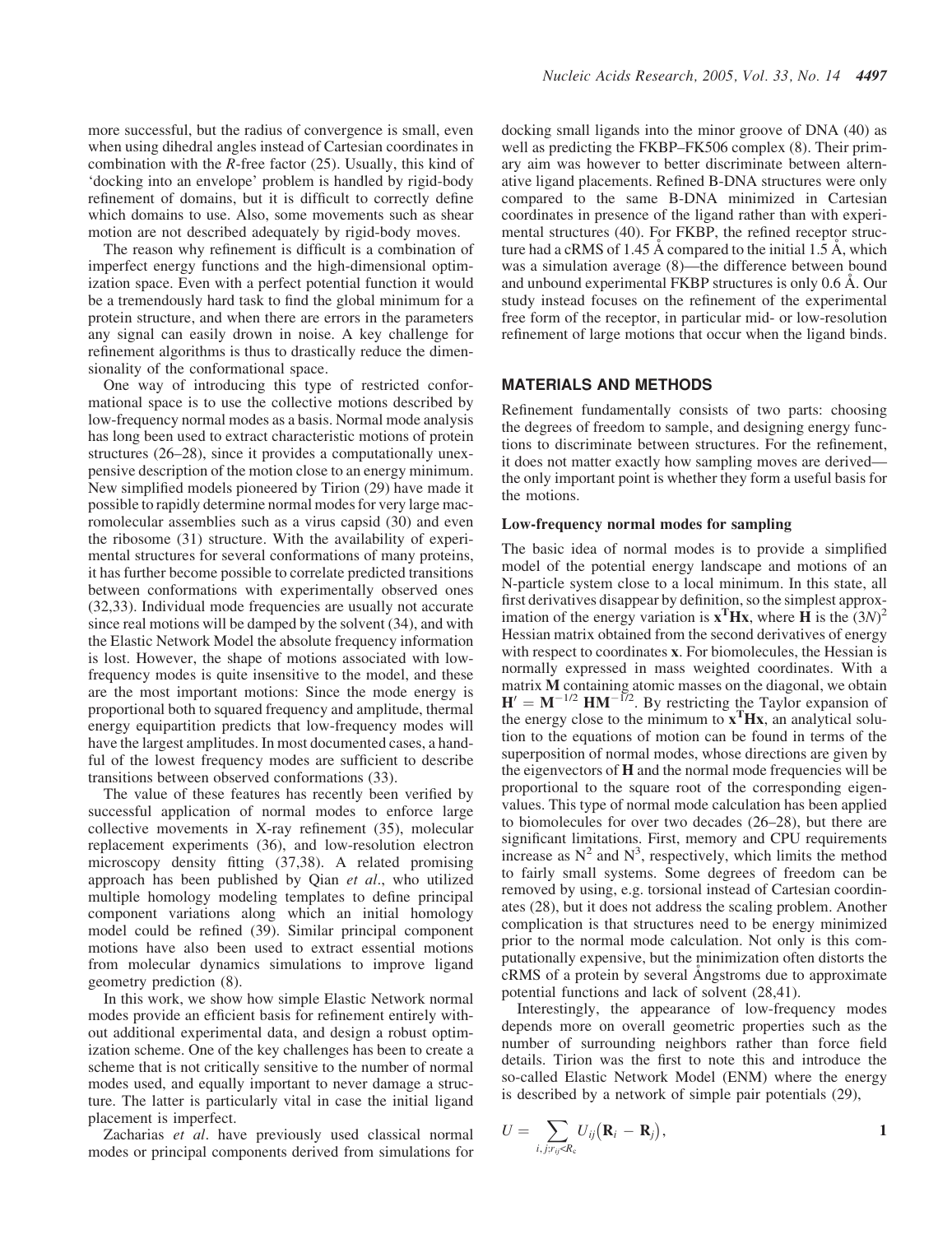where  $R_c$  is a cut-off distance for the interactions. By defining the pair potential as a harmonic function of interatomic distance with the equilibrium length equal to the distance in the input structure

$$
U_{ij}(\mathbf{r})=k_{ij}(|\mathbf{r}|-|\mathbf{R}_{ij}^0|)^2,
$$

the initial structure will by definition be at the global energy minimum, and no minimization necessary. The method was simplified by Hinsen (42) who limited it to alpha carbons, and also by Bahar et al. (43). In the original model, the force coefficient  $k_{ij}$  was constant, and the only variable parameter was the cut-off distance  $R_c$  (typically 10 Å). Interactions that decay with distance are more realistic and much less sensitive to the cut-off distance: For compatibility reasons, we use exponential weighting (42) with a screening length  $r_0$  (normally 3 Å for C $\alpha$  networks).

Due to the arbitrary force constant, mode frequencies are not physically meaningful, but the low frequency normal mode motions are in excellent agreement both with modes derived from classical force fields (34,42) and experiments (44,45). The method additionally handles missing atoms transparently.

In the present work, we keep all atoms when building the elastic network model, but to avoid artifacts in the light hydrogen motions the screening length  $r_0$  was increased to 5 Å. Theoretically, the resulting Hessian could be extremely large, but with the 10 Å cutoff employed most elements vanish, and it can be represented efficiently through sparse-matrix storage. The lowest  $m$  eigenvectors of the sparse Hessian are determined with a computational cost proportional to  $O(mN)$  by using the implicitly restarted Lanczos algorithm provided in the ARPACK library (46). Calculating the lowest 50 modes of a 3000-atom protein takes  $\sim$ 40 s on a 2.8 GHz Pentium IV workstation, and the code has been tested successfully with hundreds of thousands of atoms. A web server implementing this algorithm is freely available at [http://lorentz.immstr.](http://lorentz.immstr) pasteur.fr. As an alternative, Sanejouand and co-workers (47,48) have developed an interesting general approach, the so-called rotation-translation block (RTB) method, where groups of atoms or even multiple residues are merged into a single block that has just translational and rotational degrees of freedom. This can be used for arbitrary reduction of the conformational space, and the motions of the removed atomic coordinates are easily reconstructed from the normal modes of the rotation-translation blocks. The differences between the two normal mode algorithms are fairly small for the lowfrequency modes, and normal modes derived from the RTB approach provided essentially identical refinement results when used for double-checking in this study.

#### Energy-based refinement and discrimination

The reason why energy minimization along modes derived from a minimum works is partly that the elastic network model is based on receptor geometry instead of the real force field, but also that the energy optimization will be limited to the intermolecular interaction between the receptor and ligand. The entire normal mode calculation step can be considered a black box from which a set of search directions are obtained that are used to conduct the actual refinement.

The optimization energy function consists of all intermolecular electrostatic and Lennard–Jones interactions, with parameters taken from the CHARMM19 force field (49). Polar hydrogen atoms were added to the structures prior to determining normal modes. To avoid diverging energies when atoms get too close, both electrostatic and Lennard–Jones interactions were modified with a Levitt soft-core scaling factor (41)

$$
U'(r) = U(r)\frac{1}{C_{12}r^{-12}(1+br^2)/h+1}
$$
 3

where  $C_{12}$  is the repulsive Lennard–Jones parameter. Default values (41) are used for the two model parameters,  $b = 0.1 \text{ Å}^{-2}$  and  $h = 10 \text{ kcal/mol}$ . The soft-core interaction asymptotically approaches the standard form for long distances, but goes to a constant value  $(h)$  instead of diverging when atoms overlap.

A number of geometric optimization functions such as surface solvation (50,51) or maximizing the interaction area were attempted but not used since they are hard to balance with the repulsion term. Refinement using only Lennard–Jones interaction works well, but since electrostatics improves a couple of receptors it was kept for all cases. To avoid introducing arbitrary parameters, the dielectric coefficient was fixed to the vacuum value.

The energy refinement is performed in normal mode space by using mode amplitudes  $c_k$  as degrees of freedom, and the Cartesian coordinates reconstructed from m excited normal mode eigenvectors  $\mathbf{a}_k$  as

$$
\mathbf{x} = \mathbf{x}_0 + \sum_{k=1}^m c_k \mathbf{a}_k.
$$

The lowest six modes are rigid body motions, and normally not included in the refinement. Energy minimization was performed with a quasi-Newtonian algorithm (52). If vectors are orthogonal in the Cartesian norm, the partial derivatives with respect to  $c_k$  can be calculated analytically.

Even with fewer degrees of freedom and soft-core potentials, it is common to get stuck in local minima. If 1–2 modes provide enough flexibility, it is possible to discretize the problem by introducing a two-dimensional grid of mode amplitudes and sample this subspace exhaustively. Since some structures are dimers or have other flexible parts, it is not trivial to a priori select which modes to employ. As a compromise, a semi-exhaustive sampling was introduced by iteratively scanning each mode for a minimum while the amplitudes of previously added modes were kept constant. The main complication is again low-frequency modes that do not contribute to the refinement: if a false minimum is found at large amplitude, the remaining refinement is ruined when this amplitude is frozen. This was addressed by pre-scanning of each normal mode with all other set to zero, and sorting in order of largest reduction in energy. For the actual refinement, this means more promising modes are used first, and their amplitude frozen before the next degree of freedom is added.

To avoid too large excitations, the concept of applying artificial restraints (53) on the amplitudes was borrowed from quantum chemistry charge fitting. Our model is similar to those commonly used for NMR distance restraints, in that mode amplitudes are allowed to vary freely in the range  $c_k \in$ [-100, 100], and a harmonic restraint  $U = 0.5k'_{0}(|c_{k}| - 100)^{2}$ applied outside this region. For the present work, a value of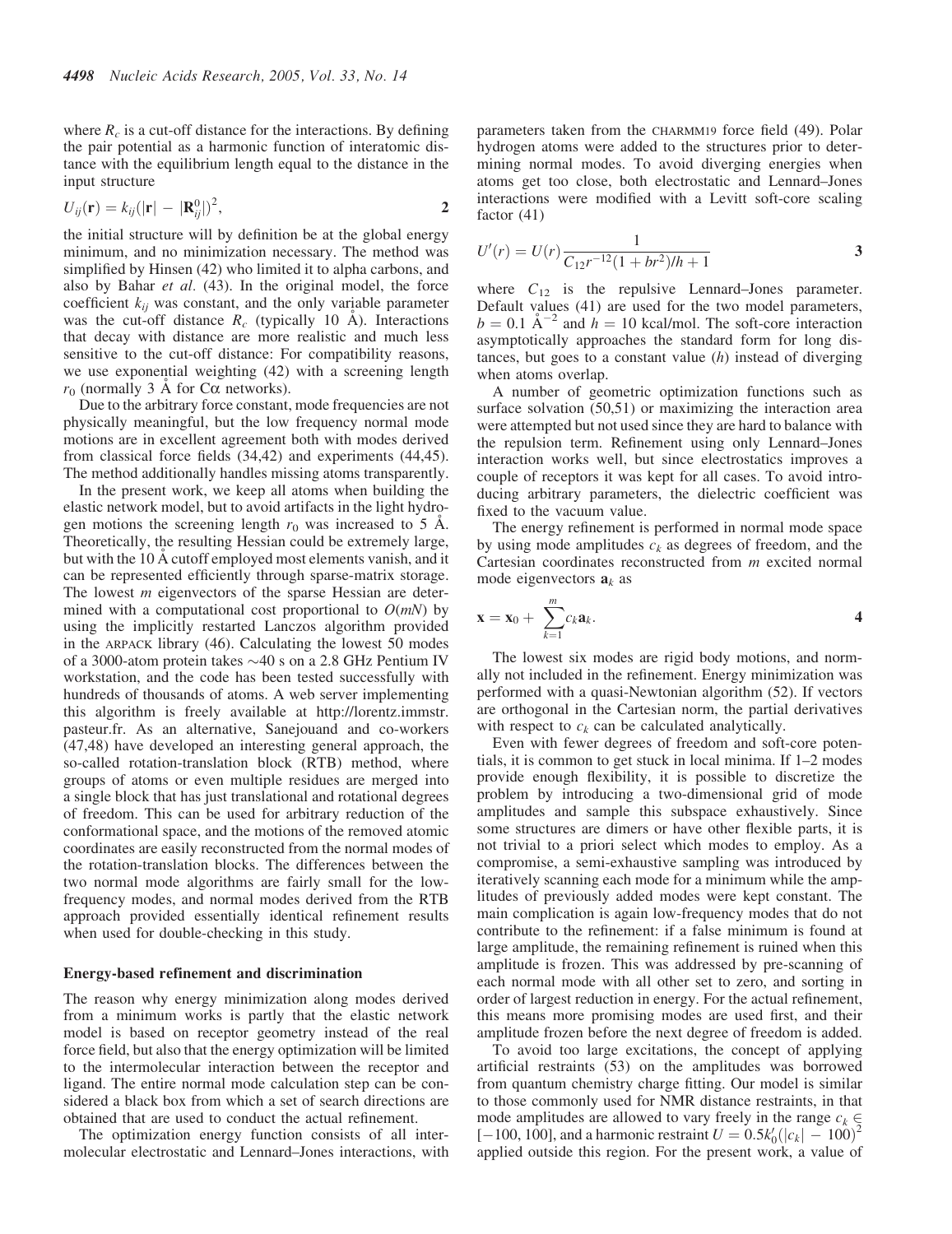$k'_0 = 0.01$  kcal/mol was used. The restraints contribute to more robust refinement on average, but also deteriorate the very best unrestrained results slightly.

## TEST STRUCTURES

## Protein–small ligand systems

There are plenty of structures known to be involved in docking where one or both free and complexed conformations have been determined, and a number of protein interaction benchmarks have been published (54–57). To test the efficiency of our refinement, additional conditions were applied that resulted in a smaller set of benchmark structures. First, since the methods are coarse the structural change should be significant, and both the open and closed receptor structures available. Individual amino acid mutations and missing atoms do not pose any problems, but there cannot be insertions or deletions between the alternative receptor structures. With these constraints, six suitable protein–ligand pairs were identified in the PDB: maltodextrin binding protein, chicken citrate synthase, glutamine binding protein, HIV-1 protease, phosphoglycerate kinase and lactoferrin. All systems are summarized in Table 1 (58,59). It is noteworthy that chicken citrate synthase is a rather large dimer structure. Both monomers need to be included in the refinement, and since their relative motions are the largest in the system it is an interesting challenge to normal modebased refinement. The specific docking interactions in the Citrate synthase have recently been studied in detail (60,61).

All-atom Elastic Network normal mode eigenvectors were determined from the unbound conformations, since the whole point of non-benchmark refinement will be to predict the complex structure without having any experimental information about it.

Each open receptor conformation was superimposed on the closed experimental (keeping the ligand coordinates) using the PROFIT package by A.C.R. Martin (<http://www.bioinf.org.uk>), which implements the McLachlan algorithm (62). Therefore, the ligand positioning is almost perfect in these tests, although we did study cases where the ligand was intentionnally misplaced (see below).

To investigate the extent to which low-frequency normal modes can describe the transition between the pairs of conformations, overlap coefficients (63) were calculated as scalar products of the coordinate displacement vector with each normal mode eigenvector,

$$
c_k = \frac{\mathbf{x}_{\text{closed}} - \mathbf{x}_{\text{open}}}{|\mathbf{x}_{\text{closed}} - \mathbf{x}_{\text{open}}|} \cdot \mathbf{a}_k.
$$

Due to mutations between the two structures and/or missing atoms, the displacement vectors could only be calculated for  $C\alpha$  coordinates. The scalar product must then be taken with  $C\alpha$ -only elastic network normal modes, since the  $C\alpha$  subset of all-atom modes would not be orthogonal (the modes used in refinement are always all-atom, though).

As Figure 1 shows, the transitions for the maltodextrin- and glutamine-binding proteins as well as citrate synthase are described almost entirely with 1–2 modes. The other three structures are also heavily biased against low modes, with the possible exception of HIV-1 Protease for which modes with index up to 15–20 might play a role. The ability of low-frequency normal mode eigenvectors to predict docking flexibility is thus in very good agreement with the findings of Tama (32) and Krebs (33) for general transitions.

The lowest cRMS for a given set of modes is obtained when each amplitude is set to the overlap coefficient  $c_k$ . The striking efficiency is evident from Figure 2; the cRMS of maltodextrinbinding protein could theoretically be reduced from almost  $4 \text{ Å}$  to just  $>1 \text{ Å}$  using only two degrees of freedom, and all receptors except the HIV-1 protease exhibit quite dramatic improvements. The cRMS improvement can also be estimated directly from the overlap coefficients as

$$
cRMS = cRMS_0 \left[ 1 - \sum_{k=1}^{m} c_k^2 \right]^{1/2},
$$
 6

where  $cRMS<sub>0</sub>$  is the value for the starting conformation and  $m$  the number of normal modes (64).

#### DNA–Protein systems

To test the applicability of the final refinement protocol on larger structures and nucleic acids, the DNA–protein complexes 1BER (Catabolite gene protein, CAP), 1LWS (Intein homing endonuclease), and 1A1H (A variant of Zif 268 zinc finger) were selected. For the CAP protein, we also compared the results with the free crystal structure 1G6N (no free structures are available for the other cases). Straight B-DNA structures were created using the program NAHELIX with the same sequence as the bound motifs in the PDB structures and superimposed on the bound structure using PROFIT. All protein structures were assumed to be rigid and the normal mode calculation only applied to the DNA ligands. The initial cRMS value between the straight B-DNA and the structure in the PDB file was 8.42 Å for 1BER, 8.72 Å for 1LWS and 2.26 A˚ for 1A1H when all DNA heavy atoms are included in the calculation.

| Receptor                     | Open  | Closed | Ligand                                                  | cRMS(A) |
|------------------------------|-------|--------|---------------------------------------------------------|---------|
| Maltodextrin binding protein | 10MP  | 1 ANF  | Glucose                                                 | 3.77    |
| Chicken citrate synthase     | 5CSC  | 6CSC   | Citrate, trifluoroacetonyl-coenzymeA                    | 2.84    |
| Glutamine binding protein    | 1GGG  | 1WDN   | Glutamine                                               | 5.33    |
| HIV-1 protease               | 1HHP  | 1 AJX  | Cyclic sulfamide                                        | 1.91    |
| Phosphoglycerate kinase      | 1 V6S | 1VPE   | Mg, phosphoglyceric acid, 5'-adenyly-imido-triphosphate | 3.45    |
| Lactoferrin                  | 1CB6  | 1LCF   | Copper carbonate, copper oxalate                        | 6.44    |
|                              |       |        |                                                         |         |

Table 1. Summary of protein–ligand structure pairs

All cRMS values are calculated from  $C\alpha$  atoms only.

Non-protein parameters were obtained through the hic-up (58) and prodrg (59) web servers.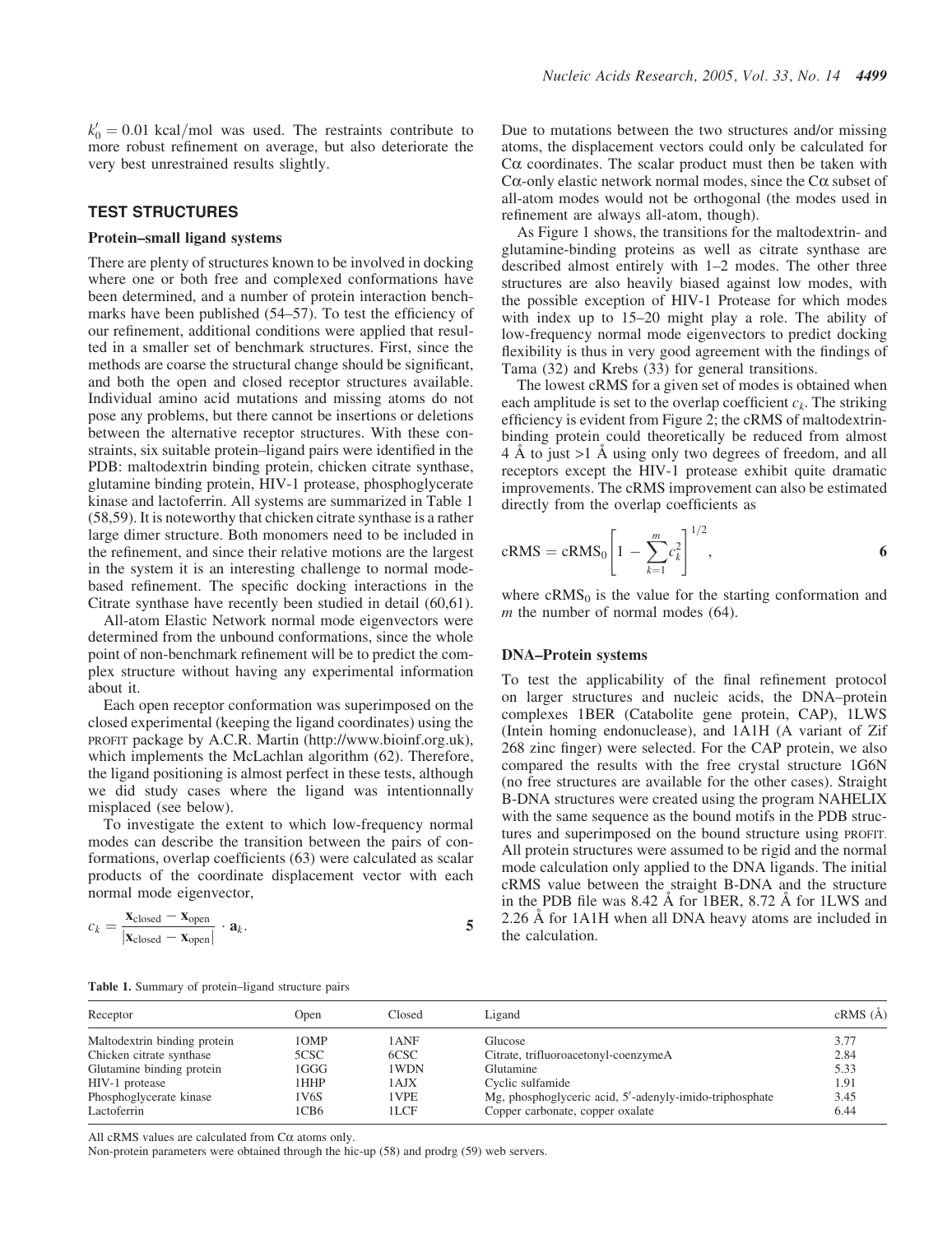

Figure 1. Overlap between structural change and low frequency normal modes, measured as the scalar product between the  $C\alpha$  displacement vectors from open to closed conformation and the first 25 non-trivial normal mode eigenvectors. From top to bottom: maltodextrin binding protein, citrate synthase, glutamine binding protein, HIV protease, phosphoglycerate kinase and lactoferrin.



Figure 2. Theoretical limit of refinement efficiency. This is derived by projecting  $C\alpha$  displacement vectors between open and closed conformations on normal mode eigenvectors. The first bar for each target represents the initial cRMS value and the remaining bars are projection results using 1–5 normal mode eigenvectors.

## RESULTS

## Test 1: Minimization in Cartesian coordinates

To assess the difficulty, the free receptor structures were docked with the ligands and subjected to classical molecular mechanics energy minimization using the GROMACS package (65). Parameters were taken from the OPLS-AA/L force field (66), and a limited-memory quasi-Newtonian minimizer used  $(52)$ . Interactions were cut off at 10  $\AA$  and smoothly switched

Table 2. Test Protocol 1—naive unconstrained Cartesian energy minimization of docked receptor structures using the OPLS-AA force field in GROMACS

| Receptor                     | $cRMS$ move $(\dot{A})$ | $\Delta$ cRMS target ( $\overline{A}$ ) |  |
|------------------------------|-------------------------|-----------------------------------------|--|
| Maltodextrin binding protein | 2.12                    | $-1.23$                                 |  |
| Chicken citrate synthase     | 1.89                    | $-0.01$                                 |  |
| Glutamine binding protein    | 1.83                    | $+0.67$                                 |  |
| HIV-1 protease               | 1.45                    | $-0.13$                                 |  |
| Phosphoglycerate kinase      | 1.47                    | $+0.77$                                 |  |
| Lactoferrin                  | 1.66                    | $+0.56$                                 |  |

The first column displays the cRMS displacement relative to the starting configuration, and the second the cRMS change during minimization with respect to the closed target structure.

off between 8 and 10  $\AA$ . The systems were minimized to double precision machine accuracy, which in all cases completed in <10 000 steps. The results are summarized in Table 2, with coordinate displacements relative to the initial state of 1.5–2.1 Å. Only the maltodextrin binding protein shows any significant improvement, and 3 of the 6 receptors are deteriorated. On average, Cartesian minimization results in 0.1 Å worse cRMS. There is consequently very little, if any, predictive power from this type of free refinement. Unfortunately, this agrees quite well with CASP observations that unconstrained energy minimization does not improve homology models (21).

#### Test 2: Minimization in normal mode space

Minimization along normal modes has proven very successful when the refinement is guided by experimental data (35,36), but purely theoretical energy functions is a harder challenge. The detailed interactions result in a more rugged energy landscape that is harder to optimize, and for large mode amplitudes the approximations used give rise to false minima with extremely low energies. Figure 3 displays the energy landscape of the intermolecular interaction between ligand and receptor, and cRMS variation along the two lowest nontrivial modes for the maltodextrin and glutamine binding proteins. Even with soft-core interactions (28), the extremely reduced two-dimensional landscape is non-trivial to search, while the cRMS variation is approximately harmonic, as expected.

For both these cases, minimization works fine when only the first two modes are used, but the structures are easily ruined when additional modes are employed. The maltodextrin binding receptor ends up at 5.7 Å (see Figure 4), while the glutamine binding protein diverges to  $>200$  Å. For HIV-1 Protease, the cRMS drops to  $1.6 \text{ Å}$  when one or two modes are used, but increases again for 3–5 modes. Lactoferrin does not exhibit any significant improvement before it starts to diverge with four modes. On the other hand, both citrate synthase and phosphoglycerate kinase improve up to at least five modes.

The results of this first test are thus somewhat mixed: the best normal mode minimization results are excellent, but because of stability issues, the blind refinement predictive power is limited.

## Test 3: unconstrained scanning along modes

Semi-exhaustive scanning was attempted mainly to avoid the divergence problems encountered in normal mode space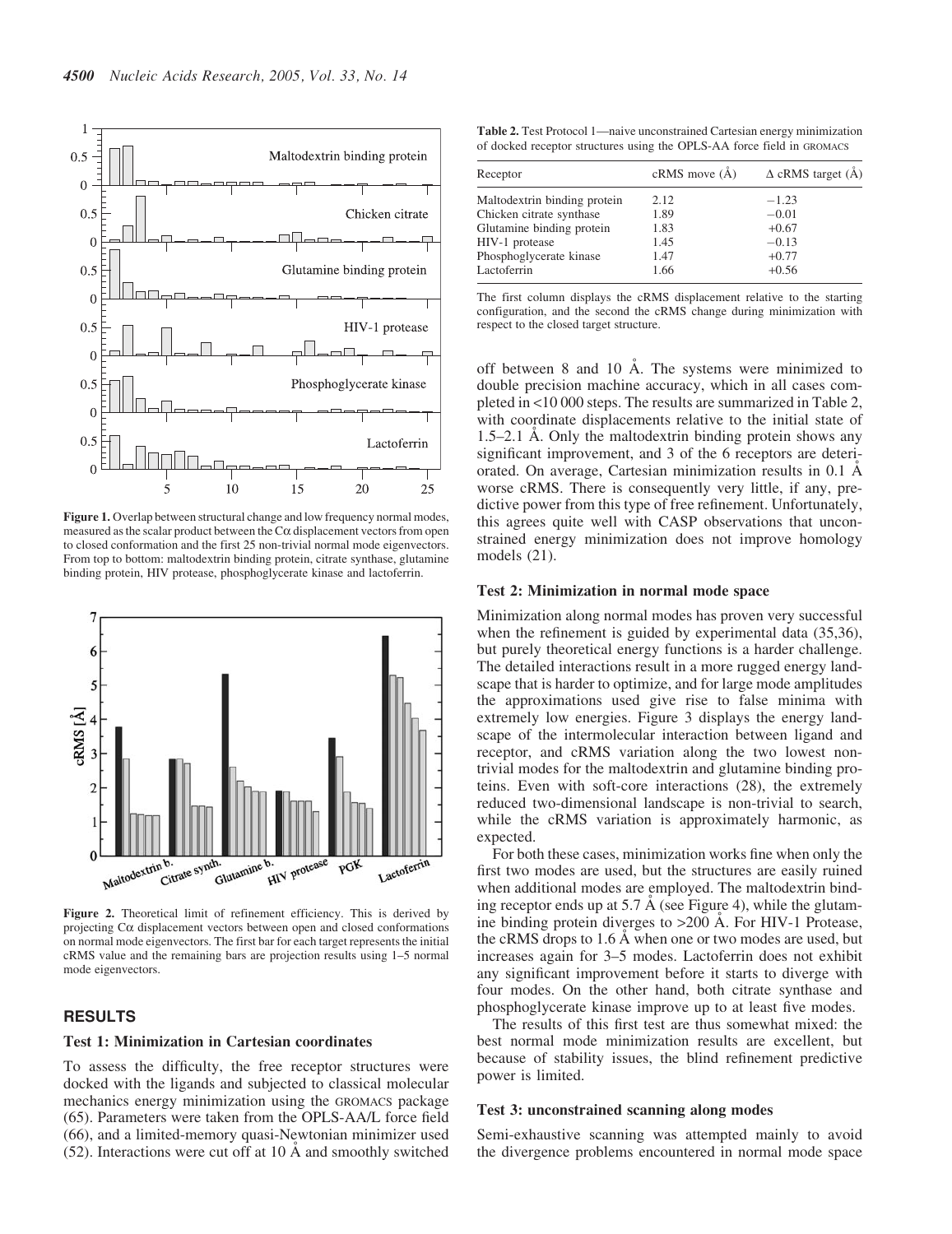

Figure 3. (A) Non-bonded intermolecular energy (kcal/mol) for the maltodextrin binding protein, as a function of the two lowest non-trivial normal modes (left) and cRMS variation relative to the closed target state (right). The minimum is slightly offset from both axes, indicating that both modes contribute to refinement. The global cRMS minimum is 1.21 Å, and the value at the energy minimum 1.26 Å. (B) Similar plots for the glutamine binding protein. In this case, the lowest attainable  $cRMS$  is 2.20 Å, and at the energy minimum it is 2.28 Å.



Figure 4. Test protocol 2—L-BFGS minimization of non-bonded energy along 1–5 normal modes. Shaded bars indicate the initial cRMS values before refinement. This is substantially more efficient than unconstrained Cartesian minimization, but not entirely stable—structures sometimes end up in worse states when additional normal modes are used.

minimization, but also because it is insensitive to energy barriers. Normal mode amplitudes in the range  $-500$  to  $+500$ were sampled with a spacing of 10, and the amplitude corresponding to lowest energy frozen before the next higher mode in frequency order was added. Figure 5 illustrates the results for all the test receptors when between 1 and 5 non-trivial normal modes are used in the scanning. Hypothetically, a simple scanning refinement approach using the lowest three normal modes of each structure would reduce the cRMS of the maltodextrin binding protein, citrate synthase and glutamine binding protein to their target conformations by >50%, it would improve phosphoglycerate kinase and lactoferrin slightly, and finally leave HIV-1 protease close to its initial state. The only problem is that some structures still deteriorate when additional modes are included. We choose to address this in two ways, first by restricting scanning to the normal modes that are most likely to improve the structure, and second by constraining the receptor structure distortion.

## Final protocol: mode sorting and restrained scanning

The refinement would probably be improved if it was known a priori which degrees of freedom to apply first. This was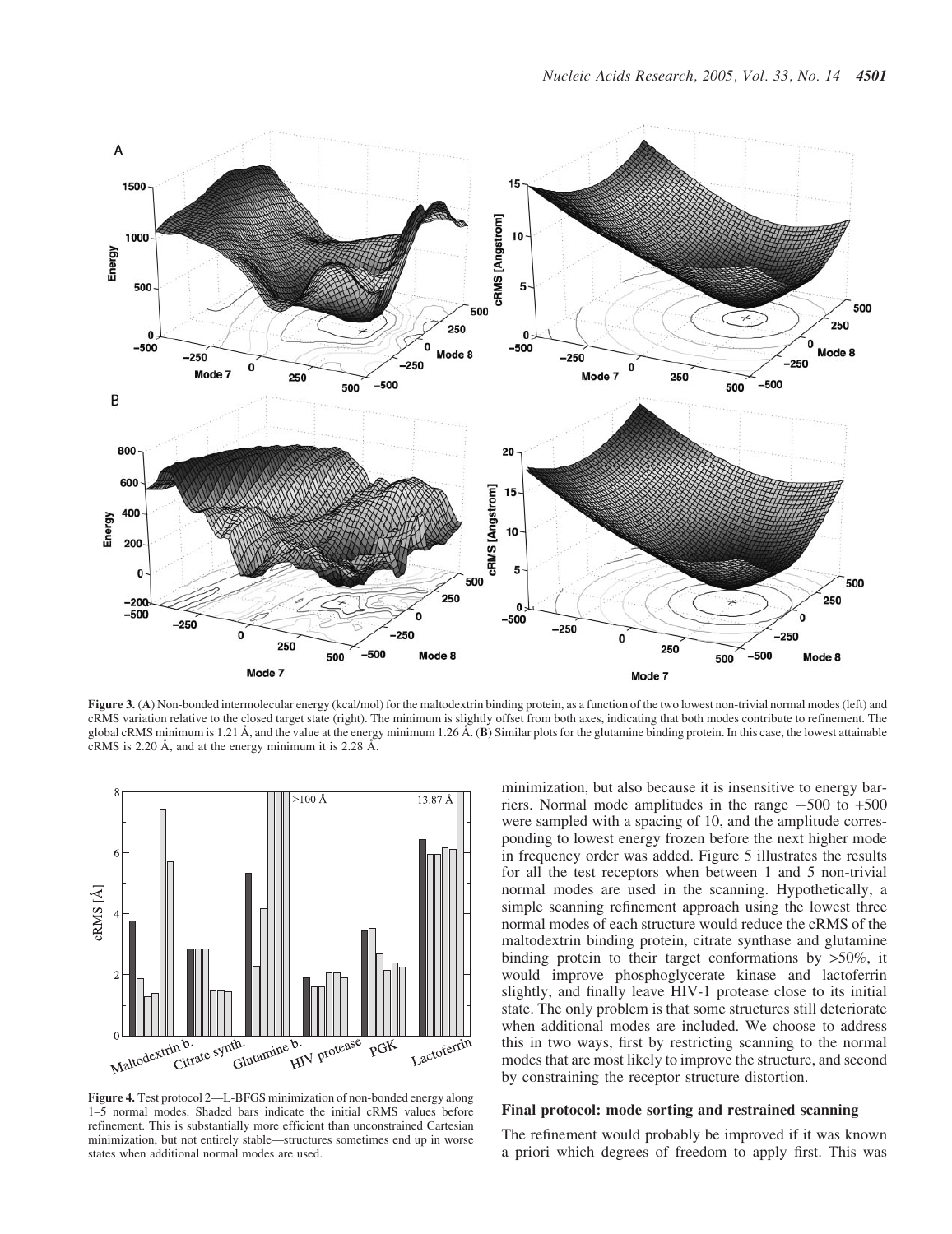

Figure 5. Test protocol 3—energy optimization through discrete amplitude scanning along low frequency normal modes. Bars in each group indicate the initial cRMS value (shaded) followed by refinement with 1–5 normal modes. Scanning provides a better alternative than minimization along the normal mode eigenvectors, but is still somewhat unstable.



Figure 6. Final refinement protocol—restrained discrete amplitude scanning along normal modes first sorted by pre-scanning. The first dark shaded bar for each target is the cRMS value prior to refinement and the next five the results using 1–5 normal modes. The final open bar in each group is the average result of refinement with five modes after random translation/rotation. Restraints combined with pre-sorting makes the scheme quite robust, at the cost of slightly higher final cRMS values.

estimated through pre-scanning of individually excited modes and subsequent sorting in order of largest energy reduction. The receptor distortion was simultaneously controlled by adding restraints on the mode amplitudes, as discussed in the Methods section. The combination of these methods leads to a dramatic improvement in stability, as evident from Figure 6. When using five sorted normal modes, the cRMS value of maltodextrin binding protein is refined from 3.77 to 1.86 Å, chicken citrate synthase from 2.84 to 1.68 Å, glutamine binding protein from  $5.33$  to  $2.16 \text{ Å}$ , HIV-1 protease from 1.91 to 1.58  $\AA$ , phosphoglycerate kinase from 3.45 to 2.58  $\AA$ , and the lactoferrin cRMS drops from 6.44 to 5.78 A.

This refinement scheme reduces the cRMS value of all structures compared to the respective initial states, and is much less sensitive to the number of extra modes used.



Figure 7. Refinement of DNA structures complexed with proteins using the final protocol. Dark shaded bars indicate initial cRMS values for all heavy atoms, and the remaining ones are the results from refinement using 1–5 normal mode degrees of freedom. Even a single degree of freedom reduces the cRMS of DNA bound to 1BER, 1G6N and 1LWS by almost a factor 2. The starting B-DNA was generated with NAHELIX (68).

In almost all cases, the most significant reduction in cRMS is seen when the first sorted normal mode is applied. The maltodextrin binding protein result is slightly worse than with unrestrained scanning  $(1.86 \text{ Å}$  instead of 1.26  $\text{Å}$ ), but we believe it is a reasonable sacrifice for the massive gain in robustness.

## Refinement of DNA–protein complexes

The final protocol was also applied to the DNA–protein complexes previously described. Both for the 1BER and 1LWS complexes, the cRMS is reduced significantly even when only a single normal mode degree of freedom is used. For 1BER, the cRMS value drops from 8.42 to 4.74  $\AA$ , i.e. slightly better than the 4.82 Å achieved when the first five modes are used simultaneously. The results when 1BER is replaced with the unbound protein structure 1G6N are similar; DNA refinement with five modes results in a cRMS of 4.34 Å.

For 1LWS, the single-mode result is  $5.62 \text{ Å}$  (starting from 8.72 Å), which improves to 5.45 Å with the first five modes. In both these cases, the DNA wraps around the protein. The DNA bound to the protein of the 1A1H structure (a variant of Zif 268 zinc finger) does not refine further from the initial  $2.28 \text{ Å}$ cRMS, but the structure remains fairly stable—with five normal modes, the final structure has a cRMS of  $2.46 \text{ Å}$  compared to the target. The DNA–protein refinement results are summarized in Figure 7.

In general, iterating the normal mode calculation and refinement did not enhance the results, except for DNA bound to the Catabolite Activator Protein (1BER)—in this case, a second iteration improved the cRMS further from  $4.8$  to  $4.1$   $\AA$ .

## Refinement of relative rotation/translation

To test the effect of errors in ligand placement, we performed an additional 50 restrained scans for each target, in cases where the ligands were randomly translated  $1.0 \text{ Å}$  and rotated 30 , which resulted in an average ligand cRMS displacement of 2.04 Å. The extra rotational/translational flexibility was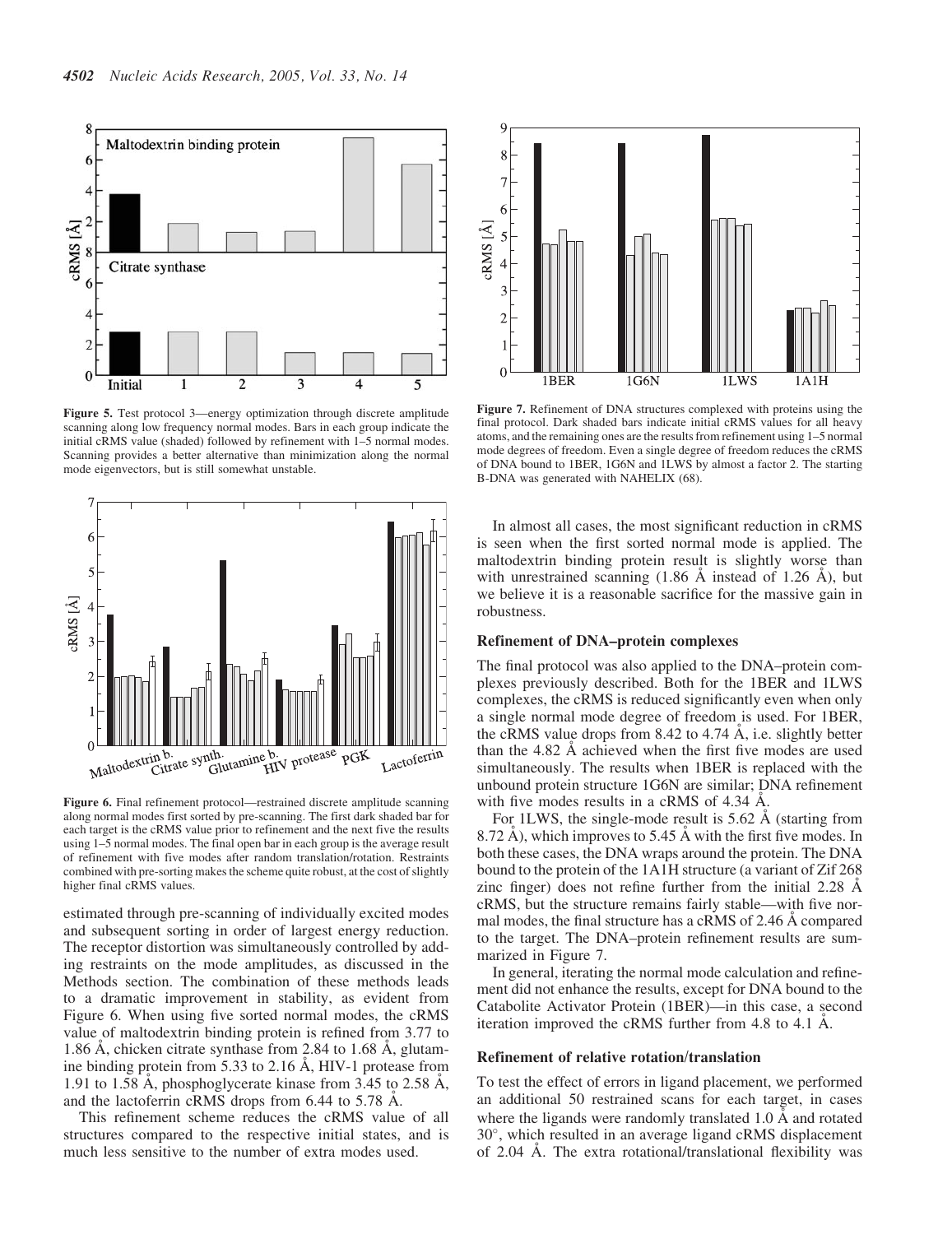

Figure 8. Refined structures of maltodextrin binding protein (A) and DNA bound to Catabolite Gene Protein (B). The left panels show the initial unbound (red) compared with the bound target state (blue), while the right panels display the structure after normal mode energy optimization (red) compared with the same target state. Fixed protein/ligand parts are shown in yellow. The maltodextrin binding protein cRMS reached 1.86 Å (starting from 3.77 Å) and the DNA structure was refined from 8.42 to 4.82 Å. Secondary structure elements move significantly, but the positions of individual helices and in particular beta sheets agree very well with the target state after refinement. Figures drawn with PyMol (W. L. DeLano,<http://www.pymol.org>).

handled transparently by including the six lowest normal modes in the scanning, thus using 11 modes in total. There are obviously better choices for rigid body moves since all normal mode deformations are linear, and 30 of rotation will introduce some structural distortion. Still, it is quite entertaining as a proof-of-concept and the general conclusions remain valid (Figure 6). On average, the cRMS value of the displaced maltodextrin binding protein was refined to  $2.4 \text{ Å}$  (compared to 1.86 Å without the random translation), citrate synthase achieved a cRMS of 2.1  $\AA$  (1.68  $\AA$  when correctly superpositioned), glutamine binding protein reached cRMS  $2.5$  Å (instead of  $2.16$  Å), HIV-1 protease remained at the initial cRMS 1.9  $\AA$  (refined to 1.58  $\AA$  above), phosphoglycerate kinase refined to a cRMS of 3.0  $\AA$  (2.58  $\AA$  without translation), and lactoferrin a cRMS of 6.2  $\AA$  (was 5.78  $\AA$ ). These results are shown as open bars in Figure 6. Compared to the initial unrefined cRMS values, all structures except the HIV protease are still improved. This was not unexpected, since the random translation is five times larger than the best cRMS improvement reported for the ideal ligand placement for HIV protease.

## **DISCUSSION**

Many of the optimization results are quite significant, and even more so when the refined structures are studied in detail.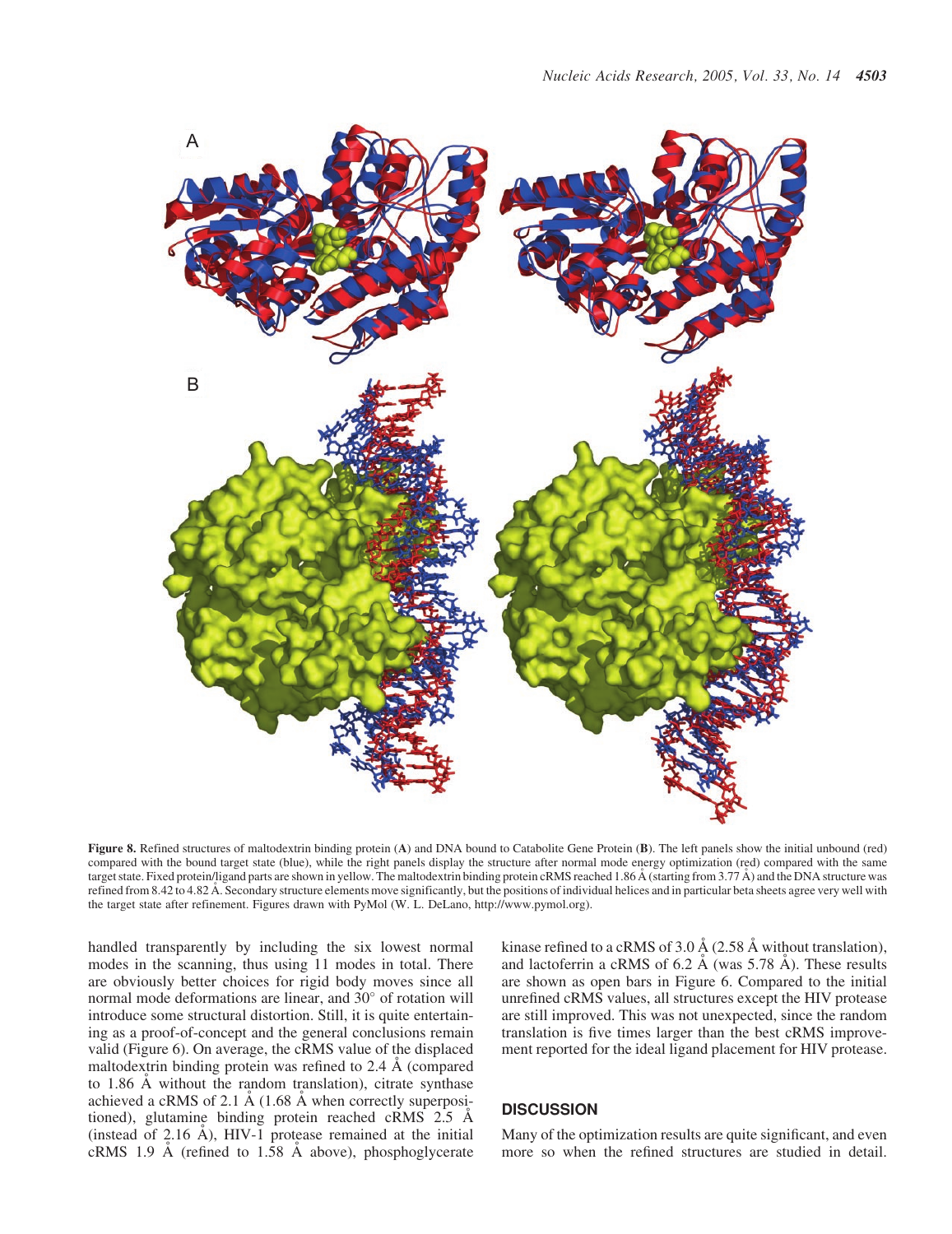Figure 8 displays the effect of restrained scanning refinement using five sorted modes for the maltodextrin binding protein and DNA bound to the Catabolite Activator Protein (1G6N), and the other structures are illustrated in the Supplementary Material. Helices overlap very well for the maltodextrin binding protein, and the structure around the active site agrees almost perfectly with the closed form. There is also room for future improvements, since the unrestrained scanning or minimization reached cRMS values of 1.26 A, at the cost of stability. The DNA structure bound to 1G6N moves significantly to wrap around the protein—in particular, the middle section agrees very well with the target state. Incidentally, starting from this refined state it is actually possible to also improve the protein  $(1G6N)$  structure from 2.3 to 1.82 Å. While encouraging, this is not yet a general result; we are currently working on methods to allow simultaneous flexibility in both ligand and receptor structures.

It is tempting but a bit risky to make predictions about the actual in vivo docking process from these results. Induced fit has sometimes been described alternatively as a selection of a pre-existing state (67), where multiple receptor structures exist in equilibrium and the introduction of the ligand displaces the equilibrium towards the closed form. Normal mode refinement can be viewed as a computational simulation of this process; the variable normal mode amplitudes are simply introduced as a way to generate a pre-existing ensemble of conformations from a simple basis set, and non-bonded energy used to select the most advantageous of these.

Only a single test case (1BER) was improved by re-determining normal modes as the structure is deformed. This agrees well with our previous results that the normal mode eigenvectors of the open form usually is an excellent basis for the closed and intermediate states normal modes (35).

One nice feature of normal mode refinement is that it always produces realistic protein structures, containing very few steric clashes. This is an expected result, because the elastic network Hamiltonian is expressed as constraints in pairwise distance space  $r_{ii}$ , and the low frequency normal modes tend to preserve typical bonded interactions as well as secondary structure elements by construction, while emphasizing collective motions. This also sets the limits of the model—this kind of refinement will not be good at reproducing structural transitions involving only local movements, such as loop rearrangements.

While the refinement protocol described here does not solve the problem of ligand placement, which is crucial for success of the method, it is fast enough to be incorporated in conjunction with a docking algorithm, as suggested by Zacharias et al. (8,40).

# **CONCLUSIONS**

The efficiency of normal mode docking refinement without experimental data is considerably better than what we first expected, considering the absence of fitted parameters and very simple energy functions. All six protein receptor systems show cRMS improvements ranging from  $0.3$  to  $3.2$  Å (12–65%) when the ligand was superimposed based on the experimental coordinates. With errors in the ligand position, 5 of the 6 receptors are still improved by the refinement, and the last one did not deteriorate—it was left at its initial conformation. Complications such as the dimer structure of the citrate synthase turned out to be a non-issue after pre-scanning and sorting of modes. For DNA bound to proteins, 2 of the 3 test systems exhibit significant reduction of cRMS (from 8.4 to 4.8  $\AA$ , and 8.7 to 5.4  $\AA$ ) while a third one stays close to the initial cRMS value of  $2.3 \text{ Å}$ .

Two of the protein targets (maltodextrin binding protein and citrate synthase) studied here have recently been used for refinement based on X-ray structure factors (35), and another two (Glutamine binding protein and HIV protease) to test molecular replacement refinement (36). With the present work, we achieve almost the same accuracy entirely without experimental guidance.

The refinement appears to be most successful when the transition between the states is well described by 2–3 low frequency normal modes, not only in the obvious sense of larger absolute cRMS improvements, but the optimization also appears to attain a large fraction of the best possible improvement for the modes used. This is not a severe limitation, since Gerstein and coworkers (33) have shown that transitions between alternate structures in the PDB usually can be described with a handful of low-frequency elastic network modes. Given the primitive energy function, the current implementation is primarily useful for low or medium resolution refinement, but with more efficient discrimination that can handle 25–30 modes it should be possible to approach high-resolution refinement.

In conclusion, normal modes seem to provide a strikingly simple but quite promising approach to refinement in general, with or without experimental data. Source code for both refinement and our newly developed fast all-atom normal mode calculation is freely available by contacting either of the authors, and a public web server implementation of the algorithms is provided at [http://lorentz.immstr.pasteur.fr/.](http://lorentz.immstr.pasteur.fr/)

## SUPPLEMENTARY MATERIAL

Supplementary Material is available at NAR Online.

## ACKNOWLEDGEMENTS

The authors wish to thank Grégoire Lenssens for performing most of the initial calculations on DNA refinement. E.L. also wants to acknowledge École Normale Supérieure and Région Ile-de-France for kind support in the form of a Blaise Pascal fellowship. We thank Y.H. Sanejouand for kindly providing the RTB code. Funding to pay the Open Access publication charges for this article was provided by Institut Pasteur.

Conflict of interest statement. None declared.

# **REFERENCES**

- 1. Gerstein,M. and Krebs,W. (1998) A database of macromolecular motions. Nucleic Acids Res., 26, 4280–4290.
- 2. Echols,N., Milburn,D. and Gerstein,M. (2003) MolMovDB: analysis and visualization of conformational change and structural flexibility. Nucleic Acids Res., 31, 478–482.
- 3. Janin,J. (1997) The kinetics of protein–protein recognition. Proteins, 28, 153–161.
- 4. Janin,J., Henrick,K., Moult,J., Eyck,L.T., Sternberg,M.J.E., Vajda,S., Vakser,I. and Wodak,S.J. (2003) CAPRI: a critical assessment of predicted interactions. Proteins, 52, 2–9.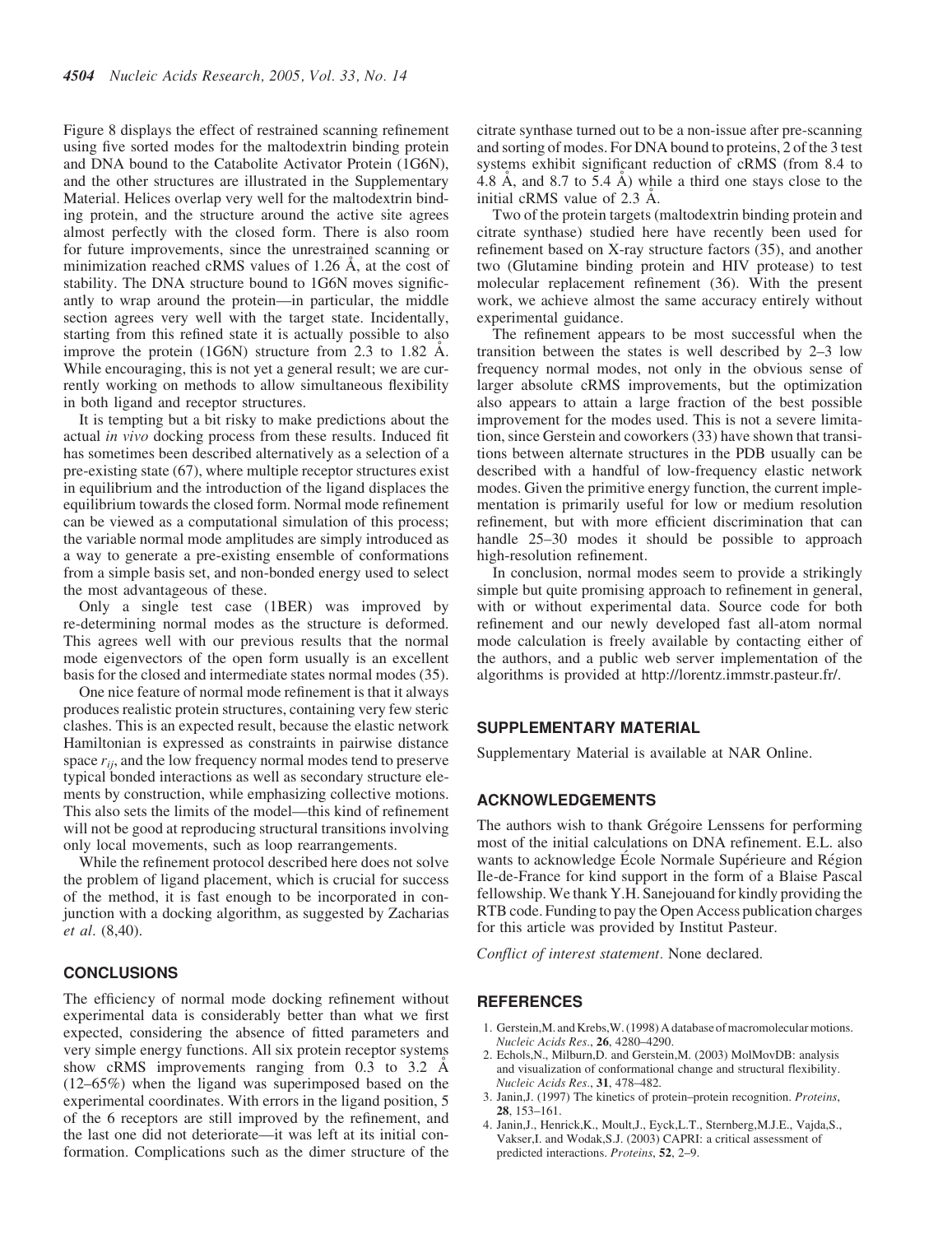- 5. Wodak,S.J. and Mendez,R. (2004) Predictions of protein–protein interactions: the CAPRI experiment, its evaluation and implications. Curr. Opin. Struct. Biol., 14, 242–249.
- 6. Claussen,H., Buning,C., Rarey,M. and Lengauer,T. (2001) FlexE: efficient molecular docking considering protein structure variations. J. Mol. Biol., 308, 377–395.
- 7. Cavasotto,C.N. and Abagyan,R.A. (2004) Protein flexibility in ligand docking and virtual screening to protein kinases. J. Mol. Biol., 337, 209–225.
- 8. Zacharias,M. (2004) Rapid protein–ligand docking using soft modes from Molecular Dynamics simulations to account for protein deformability: binding of FK505 to FKBP. Proteins, 54, 759–767.
- 9. Halperin,I., Ma,B., Wolfson,H.J. and Nussinov,R. (2002) Principles of docking: an overview of search algorithms and a guide to scoring functions. Proteins, 47, 409–443.
- 10. Koshland,D. (1963) Correlation of structure and function in enzyme action. Science, 142, 1533–1541.
- 11. Gutteridge,A. and Thornton,J. (2005) Conformational changes observed in enzyme crystal structures upon substrate binding. J. Mol. Biol., 346, 21–28.
- 12. Teague,S.J. (2003) Implications of protein flexibility for drug discovery. Nature Rev. Drug Discov., 2, 527–541.
- 13. Bradley,P., Chivian,D., Meiler,J., Misura,K.M.S., Rohl,C.A., Schief,W.R., Wedemeyer,W.J., Scheuler-Furman,O., Murphy,P., Schonbrun,J., Strauss,C.E.M. and Baker,D. (2003) Rosetta predictions in CASP5: successes, failures, and prospects for complete automation. Proteins, 53(Suppl. 6), 457–468.
- 14. Rohl,C.A., Strauss,C.E.M., Misura,K.M.S. and Baker,D. (2004) Protein structure prediction using Rosetta. Methods Enzymol., 383, 66–93.
- 15. Skolnick,J., Zhang,Y., Arakaki,A.K., Kolinski,A., Boniecki,M., Szilagyi,A. and Kihara,D. (2003) Touchstone: a unified approach to protein structure prediction. Proteins, 53(Suppl. 6), 469-479.
- 16. Lee,M.R., Tsai,J., Baker,D. and Kollman,P.A. (2001) Molecular dynamics in the endgame of protein structure prediction. J. Mol. Biol., 313, 417–430.
- 17. Lu,H. and Skolnick,J. (2003) Application of statistical potentials to protein structure refinement from low resolution ab initio models. Biopolymers, 70, 575–584.
- 18. Fan,H. and Mark,A. (2004) Refinement of homology-based protein structures by molecular dynamics simulation techniques. Protein Sci., 13, 211–220.
- 19. Chen,J., Won,H.S., Im,W., Dyson,H.J. and Brooks,C.L.,III. (2005) Generation of native-like protein structures from limited NMR data, modern force fields and advanced conformational sampling. J. Biomol. NMR, 31, 59–64.
- 20. Venclovas,C., Zemla,A., Fidelis,K. and Moult,J. (2003) Assessment of progress over the CASP experiments. Proteins, 53(Suppl. 6), 585–595.
- 21. Tramontano,A. and Morea,V. (2003) Assessment of homology-based predictions in CASP5. Proteins, 53(Suppl. 6), 352–368.
- 22. Chen,B., Vogan,E.M., Gong,H., Skehel,J.J., Wiley,D.C. and Harrisson,S.C. (2005) Determining the structure of an unliganded and fully glycosylated SIV gp120 envelope glycoprotein. Structure, 13, 197–211.
- 23. Chen,J.Z., Furst,J., Chapman,M.S. and Grigorieff,N. (2003) Low-resolution structure refinement in electron microscopy. J. Struct. Biol., 144, 144–151.
- 24. Davies,J.M., Tsuruta,H., May,A.P. and Weis,W.I. (2005) Conformational changes of p97 during nucleotide hydrolysis determined by small-angle X-Ray scattering. Structure (Camb.), 13, 183–195.
- 25. Brünger, A.T. (1992) Free R value: a novel statistical quantity for assessing the accuracy of crystal structures. Nature, 355, 472–475.
- 26. Go,N., Noguti,T. and Nishikawa,T. (1983) Dynamics of a small globular protein in terms of low-frequency vibrational modes. Proc. Natl Acad. Sci. USA, 80, 3696–3700.
- 27. Brooks,B.R. and Karplus,M. (1983) Harmonic dynamics of proteins: normal modes and fluctuations in bovine pancreatic trypsin inhibitor. Proc. Natl Acad. Sci. USA, 80, 6571–6575.
- 28. Levitt,M., Sander,C. and Stern,P.S. (1985) Protein normal-mode dynamics: trypsin inhibitor, crambin, ribonuclease and lysozyme. J. Mol. Biol., 181, 423–447.
- 29. Tirion,M.M. (1996) Large amplitude elastic motions in proteins from a single-parameter, atomic analysis. Phys. Rev. Lett., 77, 1905–1908.
- 30. Tama,F. and Brooks,C.L.,III (2002) The mechanism and pathway of pH induced swelling in cowpea chlorotic mottle virus. J. Mol. Biol., 318, 733–747.
- 31. Tama,F., Valle,M., Frank,J. and Brooks,C.L.,III (2003) Dynamic reorganization of the functionally active ribosome explored by normal mode analysis and cryo-electron microscopy. Proc. Natl Acad. Sci. USA, 100, 9319–9323.
- 32. Tama,F. and Sanejouand,Y.-H. (2001) Conformational change of proteins arising from normal mode calculations. Protein Eng., 14, 1–6.
- 33. Krebs,W.G., Alexandrov,V., Wilson,C.A., Echols,N., Yu,H. and Gerstein,M. (2002) Normal mode analysis of macromolecular motions in a database framework: developing mode concentration as a useful classifying statistic. Proteins, 48, 682–695.
- 34. Hayward,S., Kitao,A. and Berendsen,H.J.C. (1997) Model-free methods of analyzing domain motions in proteins from simulations: a comparison of normal mode analysis and molecular dynamics simulation. Proteins, 27, 425–437.
- 35. Delarue,M. and Dumas,P. (2004) On the use of low-frequency normal modes to enforce collective movements in refining macromolecular structural models. Proc. Natl Acad. Sci. USA, 101, 6957-6962.
- 36. Suhre,K. and Sanejouand,Y.-H. (2004) On the potential of normal-mode analysis for solving difficult molecular-replacement problems. Acta Crystallogr. D Biol. Crystallogr., 60, 796–799.
- 37. Tama,F., Miyashita,O. and Brooks,C.L.,III (2004) Normal mode based flexible fitting of high-resolution structure into low-resolution experimental data from cryo-EM. J. Struct. Biol., 147, 315–326.
- 38. Hinsen,K., Navaza,J., Stokes,D.L. and Lacapere,J.J. (2005) Normal mode-based fitting of atomic structure into electron density maps: application to sarcoplasmic reticulum Ca-ATPase. Biophys. J., 88, 818–827.
- 39. Qian,B., Ortiz,A.R. and Baker,D. (2004) Improvement of comparative model accuracy by free-energy optimization along principal components of natural structural variation. Proc. Natl Acad. Sci. USA, 101, 15346–15351.
- 40. Zacharias,M. and Sklenar,H. (1999) Harmonic modes as variables to approximately account for receptor flexibility in ligand-receptor docking simulations: application to DNA minor groove ligand complex. J. Comput. Chem., 20, 287–300.
- 41. Levitt,M. (1983) Protein folding by restrained energy minimization and molecular dynamics. J. Mol. Biol., 170, 723–764.
- 42. Hinsen,K. (1998) Analysis of domain motions by approximate normal mode calculations. Proteins, 33, 417–429.
- 43. Bahar,I., Atilgan,A.R. and Erman,B. (2001) Anisotropy of fluctuation dynamics of proteins with an elastic network model. Biophys. J., 80, 505–515.
- 44. Bahar,I., Atligan,A.R. and Erman,B. (1997) Direct evaluation of thermal fluctuations in proteins using a single-parameter harmonic potential. Fold. Des., 2, 173–181.
- 45. Delarue,M. and Sanejouand,Y.-H. (2002) Simplified normal mode analysis of conformational transitions in DNA-dependent polymerases: the elastic network model. J. Mol. Biol., 320, 1011–1024.
- 46. Lehoucq,R.B., Sorensen,D.C. and Yang,C. (1998) ARPACK Users' Guide: Solution of Large-Scale Eigenvalue Problems with Implicitly Restarted Arnoldi Methods. SIAM, Philadelphia.
- 47. Durand,P., Trinquier,G. and Sanejouand,Y.-H. (1994) A new approach for determining low-frequency normal modes in macromolecules. Biopolymers, 34, 759–771.
- 48. Tama,F., Gadea,F.X., Marques,O. and Sanejouand,Y.-H. (2000) Building-block approach for determining low-frequency normal modes of macromolecules. Proteins, 31, 1–7.
- 49. Brooks,B.R., Bruccoleri,R.E., Olafson,B.D., States,D.J., Swaminathan,S. and Karplus,M. (1983) CHARMM: a program for macromolecular energy, minimization, and dynamics calculation. J. Comput. Chem., 4, 187–217.
- 50. Eisenberg,D. and McLachlan,A.D. (1986) Solvation energy in protein folding and binding. Nature, 319, 199–203.
- 51. Koehl,P. and Delarue,M. (1994) Polar and nonpolar atomic environments in the protein core: implications for folding and binding. Proteins, 20, 264–278.
- 52. Byrd,R.H., Lu,P. and Nocedal,J. (1995) A limited memory algorithm for bound constrained optimization. SIAM J. Sci. Stat. Comput., 16, 1190–1208.
- 53. Bayly,C.I., Cieplak,P., Cornell,W.D. and Kollman,P.A. (1993) A well-behaved electrostatic potential based method using charge